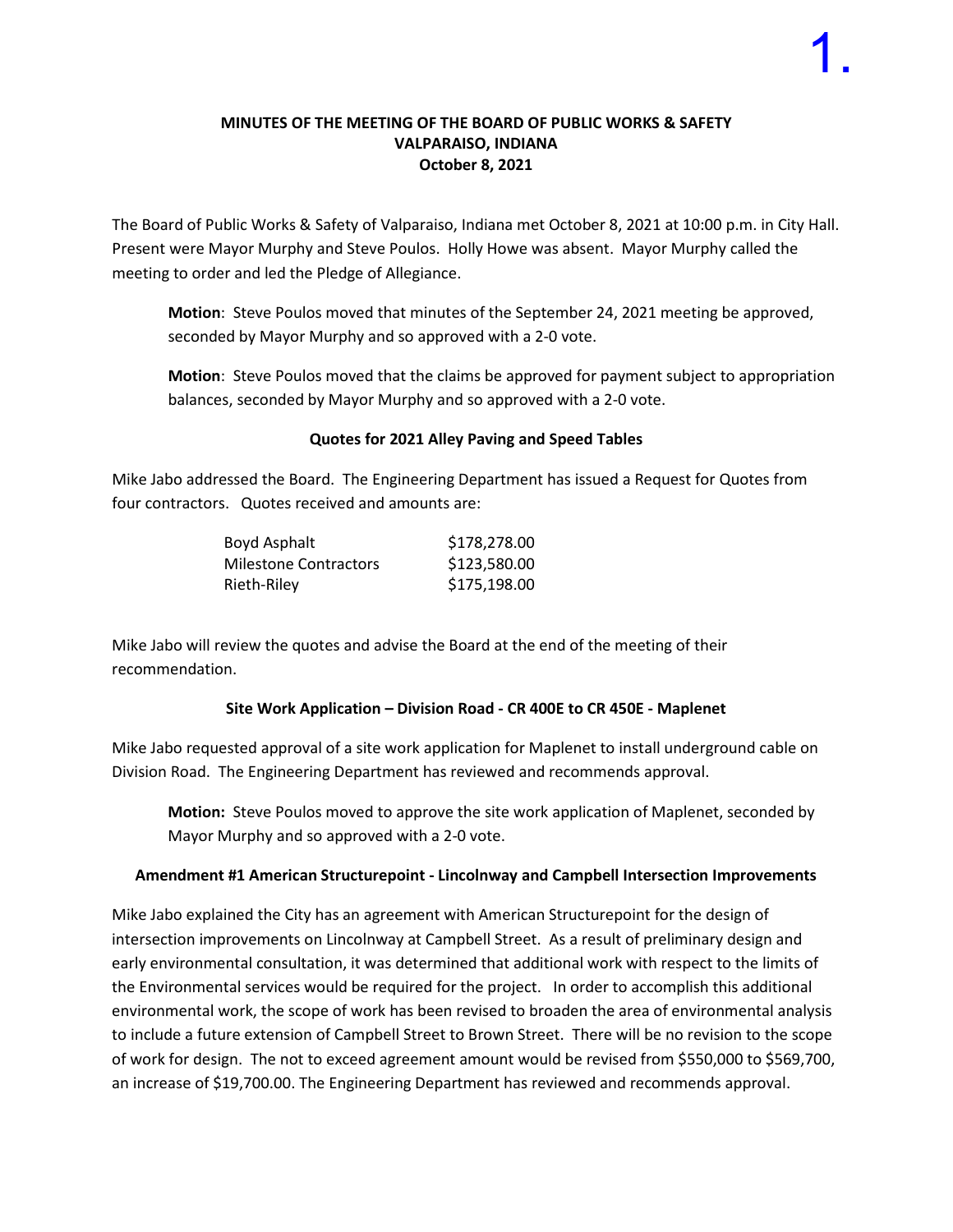**Motion:** Steve Poulos moved to approve Amendment #1 to the Professional Services Agreement with American Structurepoint – Lincolnway at Campbell Street Intersection Improvements, seconded by Mayor Murphy and so approved with a 2-0 vote.

#### **Hawthorne North Phase 3, Performance Bond**

Mike Jabo explained Von Tobel is seeking the approval of a Performance Bond for the Hawthorne North Phase 3 subdivision. The bond is for the installation of: asphalt surface course, tack coat, roadway cleaning and street/stop signs. The developer has submitted a Performance Bond in the amount of \$55,114.00. The Engineering Department has reviewed the bond and recommends approval.

**Motion:** Steve Poulos moved to approve the Performance Bond for Hawthorne North Phase 3, seconded by Mayor Murphy and so approved with a 2-0 vote.

# **306 Silhavy Road - Reimbursement Agreement**

Mike Jabo requested approval of a Reimbursement Agreement entered into with Carl Murray at 306 Silhavy Road. This reimbursement is in conjunction with this driveway and the construction project on Silhavy Road. It is the recommendation of the Engineering Department that the Board of Works and Public Safety accept and approve the Reimbursement Agreement with Carl R. Murray for a not to exceed amount of \$5,100.00

**Motion:** Steve Poulos moved to approve the Reimbursement Agreement with Carl Murray for a not to exceed amount of \$5,100.00, seconded by Mayor Murphy and so approved with a 2-0 vote.

# **Portable Breath Test Device Upgrade/Replacement**

Joe Hall requested approval to submit a grant application for the Valpo Police Department for 15 Portable Breath Test Devices.

**Motion:** Steve Poulos moved to approve submitting a grant application for 15 Portable Breath Test Devices, seconded by Mayor Murphy and so approved with a 2-0 vote.

# **Grant for Community Outreach Projects**

Joe Hall requested approval to submit a grant application for the Valpo Police Department for funding community outreach projects to increase community engagement in recovery services.

**Motion:** Steve Poulos moved to approve submitting a grant application for funding community outreach projects, seconded by Mayor Murphy and so approved with a 2-0 vote.

# **Serenity Development Replat Approval**

Beth Shrader requested approval of the final plat for Serenity Development. This replat combines three lots into one and was approved by the Plan Commission at their June 8 meeting. The replat includes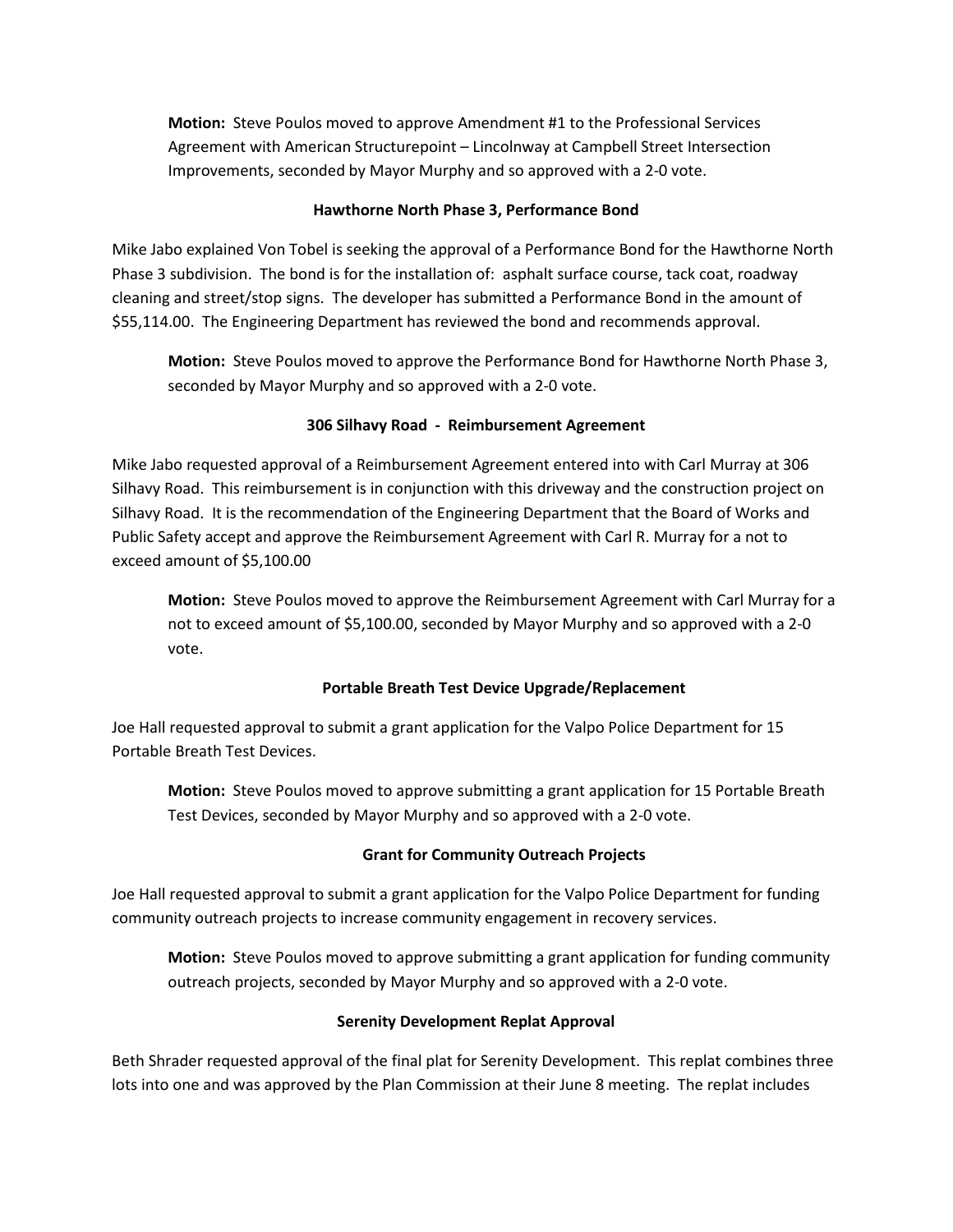easements for utilities and dedication of right of way along Glendale Blvd. This has been reviewed and has a recommendation of approval from Engineering, Planning and Utilities.

**Motion:** Steve Poulos moved to approve the replat of Serenity Development, seconded by Mayor Murphy and so approved with a 2-0 vote.

### **Property Maintenance/Rental Housing Code Violation Matters**

Building Department Director Vicki Thrasher reported she has three properties that are on the demolition list. 57 South Street has a new owner, and they are looking to rehabilitate that property. At 1307 Calumet the owner is working on trying to sell that property. Vicki recommends continuing both to the November 12, 2021 meeting. At 703 Jefferson Street they are trying to sell the property. Mark Sinclair is the prospective buyer. He addressed the Board. He has a signed Purchase Agreement. It is his intent to purchase the building, rehab it and move into it. Vicki's recommendation is to continue this case also until the November 12, 2021 meeting.

**Motion:** Steve Poulos moved to continue cases 1307 Calumet, 57 South Street and 703 Jefferson Street until the November 12, 2021 meeting, seconded by Mayor Murphy and so approved with a 2-0 vote.

# **Valpo City Services Public Works Telematics Presentation/Contract**

Amanda Leuck, GIS WMS Coordinator at the City Services-Public Works Department, gave a presentation on upgrading all 65 vehicles to be equipped with AVL technology. The goal is to provide limited viewing maps to the public and other City Departments through a geoEvent Server. The Department got quotes from Fleetboss, Verizon, CompassCom and Samsara. Amanda discussed the pros and cons of each company. The front viewing cameras could be useful with customer service, liability claims and, in the future, even rate roads. After review, it is the recommendation of the Department to go with Samsara. If approved, the timeline with Samsara is – sign the contract October  $11^{th}$ , equipment is shipped and delivered. Access to dashboard and training materials October 12<sup>th</sup>. Equipment is installed October  $25<sup>th</sup>$ . Training/implementation October  $25<sup>th</sup>$ -December 31st and "Go Live" January 1, 2022. The current AVL costs is \$12,289.20 for 36 vehicles. The future AVL costs is \$32,539.60 for 65 vehicles: 28 of them with cameras.

**Motion**: Mayor Murphy moved to go forward with a three-year lease with Samsara which includes cameras. He also moved to approve Nomad Mobile Tech as the contractor to install the equipment contingent on receiving a contract from Nomad and review by Attorney Lyp, seconded by Steve Poulos and so approved with a 2-0 vote.

# **Quotes for 2021 Alley Paving and Speed Tables (continued)**

Mike Jabo recommended approval of the quote received from Milestone Contractors in the amount of \$123,580.00. He recommends also that the Mayor be able to sign the contract after Attorney Lyp has reviewed the contract.